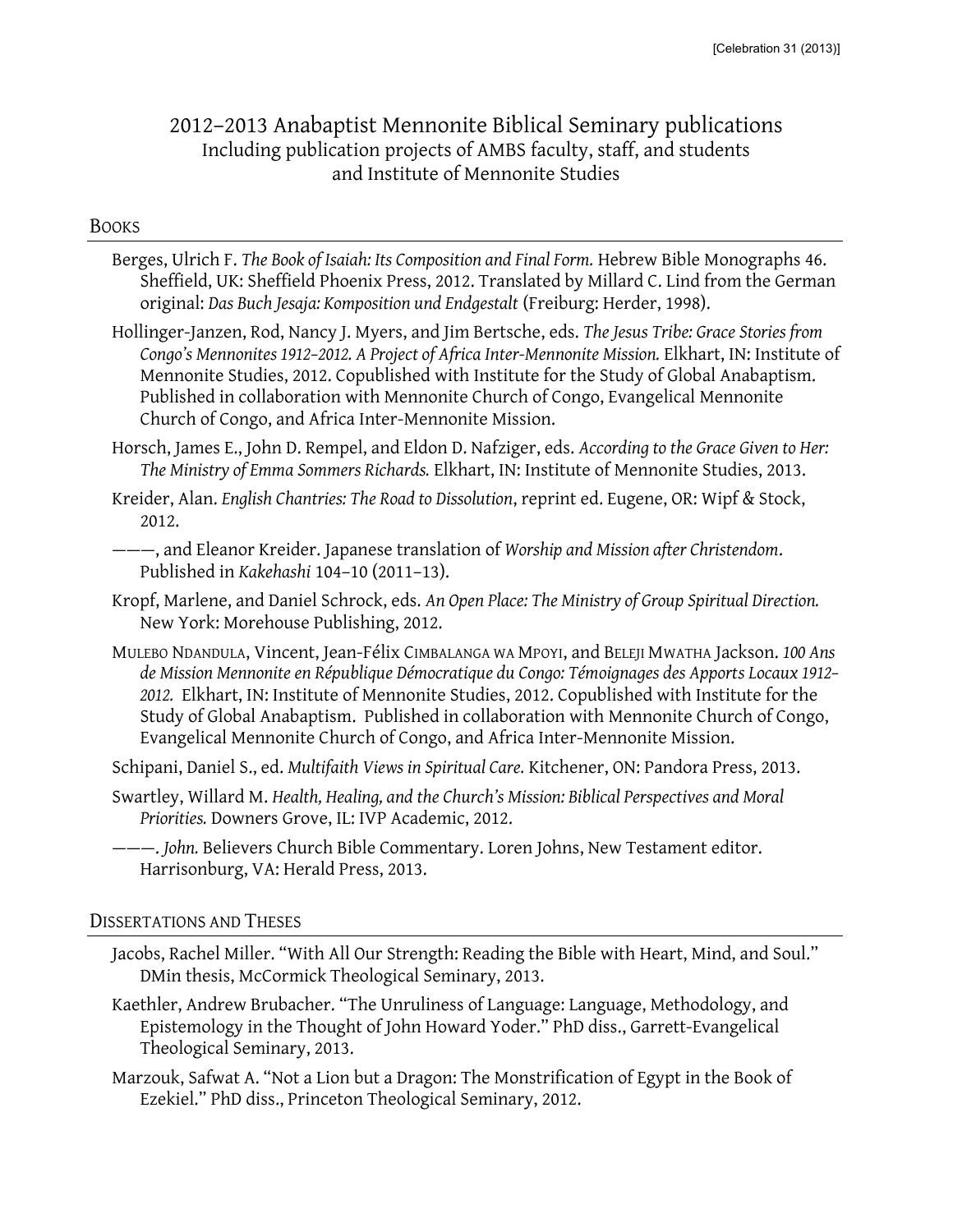Rudy-Froese, Allan. "God's Grace and Christian Ethics in the Preached Sermon: Bringing Lutheran Proclamation of God's Grace Together with Anabaptist-Mennonite Ethical Teaching." PhD diss., Toronto School of Theology, University of St. Michael's College, 2012.

## JOURNALS

- *Mission Focus: Annual Review* 20 (2012). Edited by Walter Sawatsky. Published by Mission Studies Center of AMBS. After formal reports on missiologies in transition since 1990 from five major Mennonite agencies including Mennonite Central Committee, there follow testimonials from other agencies illustrating their transformations. Contributors to articles included AMBS alumni: Alain Epp Weaver, Jai Prakash Masih, Richard Hirschler, Byrdalene Horst, Willis Horst, Dorothy Yoder Nyce; and book review by Ted Koontz.
- *Religion in Eastern Europe* 32, no. 1–4 (February, May, August, and November 2012). Edited by Walter Sawatsky and Paul Mojzes. Sponsored by Christians Associated for Relations with Eastern Europe, produced and distributed from AMBS. *Religion in Eastern Europe* ceased publication at the end of 2012; some Occasional Papers edited by Paul Mojzes may appear in the future.
- *Vision: A Journal for Church and Theology* 13, no. 2 (Fall 2012). Edited by Mary H. Schertz. Copublished by Institute of Mennonite Studies (AMBS) and Institute for Theology and the Church (Canadian Mennonite University). Theme: Rethinking Discipleship.
- *Vision: A Journal for Church and Theology* 14, no. 1 (Spring 2013). Edited by Irma Fast Dueck. Copublished by Institute of Mennonite Studies (AMBS) and Institute for Theology and the Church (Canadian Mennonite University). Theme: Upside-Down Church.

## ARTICLES AND ESSAYS

- Alexis-Baker, Nekeisha. "Doesn't the Bible Say That Humans Are More Important than Animals?" In *A Faith Embracing All Creatures: Addressing Commonly Asked Questions about Christian Care for Animals,* edited by Tripp York and Andy Alexis-Baker. Eugene, OR: Cascade Books, 2012.
- Brenneman, Laura. "Bible Insight." Gather 'Round: Hearing and Sharing God's Good News. Copublished by the Brethren Press and the Mennonite Publishing Network, Spring 2013.
- Chupp, Ruben. "Naomi." In *Fifty Shades of Grace: Stories of Inspiration and Promise,* edited by Melodie M. Davis. Harrisonburg, VA: Herald Press, 2013.
- Desjardins, Caitlin Michelle. "From the Place Where We Are Right: A Thanksgiving of Doubts and Loves." State of Formation forum. Online: http://www.stateofformation.org/2012/ 11/from-the-place-where-we-are-right-a-thanksgiving-of-doubts-and-loves/.
- ———. "How Great the Darkness: A Prayer for Newtown." State of Formation forum. Online: [http://www.stateofformation.org/2012/12/how-great-the-darkness-a-prayer-for](http://www.stateofformation.org/2012/12/how-great-the-darkness-a-prayer-for-newton/)[newton/.](http://www.stateofformation.org/2012/12/how-great-the-darkness-a-prayer-for-newton/)

———. "Mennonite Strips the Little Black Dress: On Being Mennonite, Gay and Naked." *Rhubarb: A Publication of the Mennonite Literary Society* 32 (Spring 2013).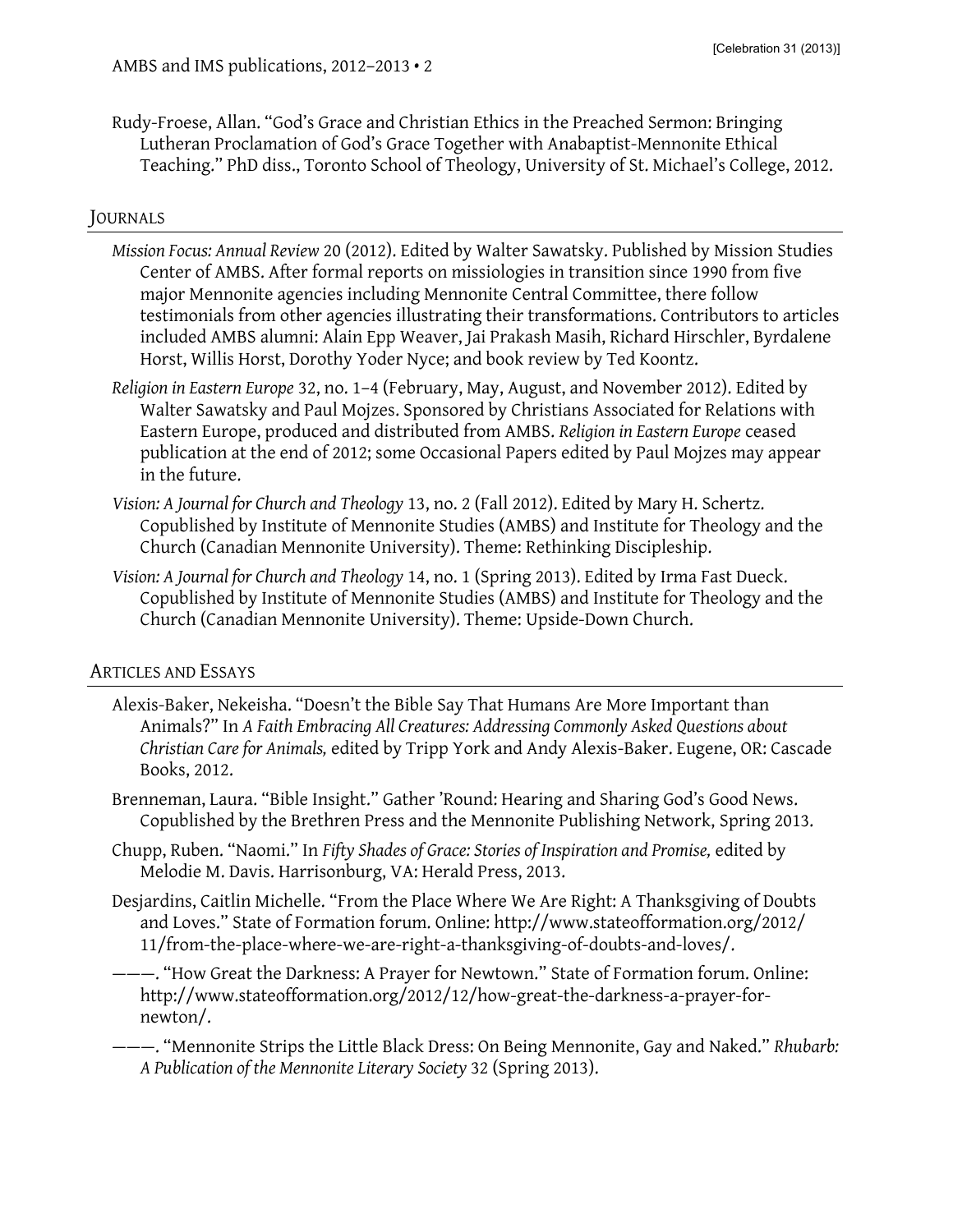———. "The Mercy of Margarine." *CONSP!RE Magazine* blog, March 1, 2013. Online: http:// conspiremag.com/the-mercy-of-margarine/.

———. "On Being with Dying: A Story of Squirrels and Little Girls." State of Formation forum. Online: http://www.stateofformation.org/2012/10/on-being-with-dying-a-story-ofsquirrels-and-little-girls/.

———. "Seven Things Everyone Needs to Know about Queer Sex." *Geez: Holy Mischief in an Age of Fast Faith* 29 (Spring 2013): 55.

———. "To Work the Earth of My Heart: Memorizing the Sermon on the Mount." State of Formation forum. Online: [http://www.stateofformation.org/2013/01/to-work-the-earth](http://www.stateofformation.org/2013/01/to-work-the-earth-of-my-heart-memorizing-the-sermon-on-the-mount/)[of-my-heart-memorizing-the-sermon-on-the-mount/.](http://www.stateofformation.org/2013/01/to-work-the-earth-of-my-heart-memorizing-the-sermon-on-the-mount/)

Harker, Ryan. "Learning to Be Thankful for My Father." *CONSP!RE* 5 no. 1 (Winter 2013): 34–35.

- Hutton, Jeremy, and Safwat Marzouk. "The Morphology of the tG-stem on Hebrew and tirgaltî in Hos 11:3." *Journal of Hebrew Scriptures* 12 (January 1, 2012). Online: http://www.academia. edu/1827199/\_The\_Morphology\_of\_the\_tG-Stem\_in\_Hebrew\_and\_Tirgalti\_in\_Hos\_11\_3.\_.
- Koontz, Gayle Gerber. "Divine Call, Reluctant Blessing: Ordination of Women in Mennonite Church USA." In *According to the Grace Given to Her: The Ministry of Emma Sommers Richards,*  103–20, edited by James E. Horsch, John D. Rempel, Eldon D. Nafziger. Elkhart, IN: Institute of Mennonite Studies, 2013.
- Kotva, Joseph J., Jr. "Anabaptist-Descended Groups." In *Religion: A Clinical Guide for Nurses*, edited by Elizabeth Johnston Taylor, 101–8. New York: Springer Publishing Company, 2012.
- ———. "Health, Healing and the Church's Mission: A Review Essay." *Sharing the Practice* 35, no. 3 (2012): 10–11.
- Kreider, Alan. "Apprentices in Faith: Ten Proposals for Our Day, Inspired by Third-Century Baptism Practices." *The Messenger* 51, no. 4 (2013), 6–8.
- Navarro, Martin. "Power Tools." *CONSP!RE* 4, no. 4 (Fall 2012), 38–39.
- Raid, Elizabeth A. Devotionals, November 19–25. *Rejoice! Daily Devotional Readings,* September, October, November, 2012.
- ———. "Touched by Grace." In *Fifty Shades of Grace: Stories of Inspiration and Promise,* edited by Melodie M. Davis. Harrisonburg, VA: Herald Press, 2013.
- Rodriguez Blough, Cristina. "Dreams of Hope: The Lord Reigns! A Biblical Reflection on Psalm 24:1." *The Mennonite* 16, no. 3 (March 2013), 26–27.
- Rudy-Froese, Allan. "Learning from Luther on Christian Discipleship." *Vision: A Journal for Church and Theology* 13, no. 2 (Fall 2012): 55–63.
- Sawatsky, Walter. "Glimpses Behind the Curtain—Surveillance Pressure during Church Delegation Visits." *Religion in Eastern Europe* 20, no. 4 (November 2012): 41–46.
- ———. "Mission." *Mennonitisches Lexikon*, revised series, 2nd volume on topics, April 2013.
- ———. "Overcoming the Soviet-Era Legacy of Secrecy." *East-West Church and Ministry Report* 21, no. 1 (Winter 2013): 14–15.
- ———. "Serious Mission Partners in Eastern Europe: Reflections on 20 Years of Postcommunism." *Mission Focus: Annual Review* 20 (2013): 144–68.